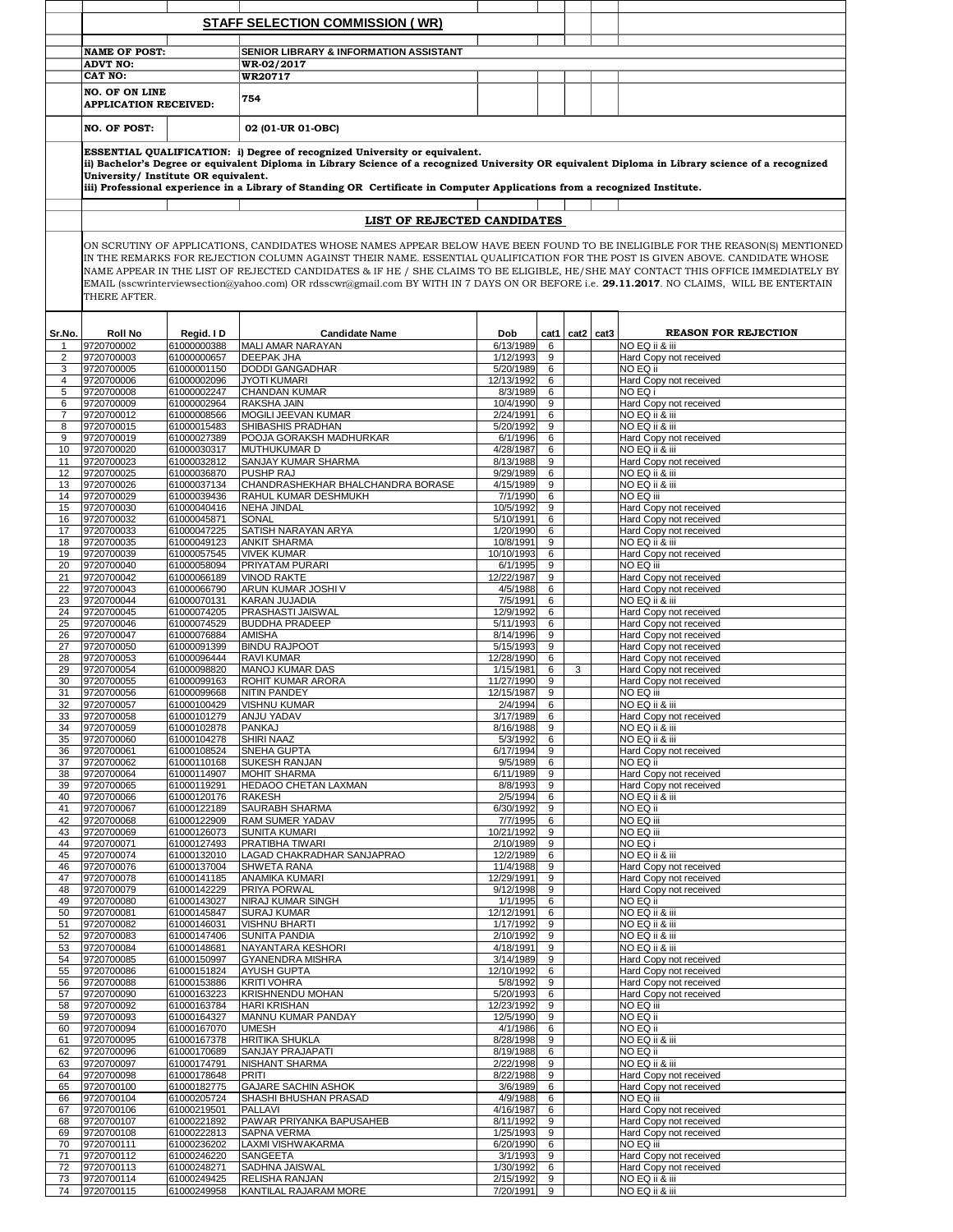| 76         | 9720700118               | 61000256340                | <b>SHAIK JAVID</b>                                       | 9/8/1990<br>9                     | NO EQ iii                                        |
|------------|--------------------------|----------------------------|----------------------------------------------------------|-----------------------------------|--------------------------------------------------|
|            | 9720700119               | 61000259069                | V NARENDER REDDY                                         | 5/12/1992<br>9                    | NO EQ ii & iii                                   |
| 77         | 9720700120               | 61000269693                | <b>DEEPSHIKHA RAO</b>                                    | 9<br>10/13/1991                   | NO EQ ii                                         |
| 78         | 9720700121               | 61000296030                | <b>HEMLATA</b>                                           | 6<br>7/22/1990                    | NO EQ ii & iii                                   |
| 79         | 9720700124               | 61000299467                | KOLHE RAKESH BHASHKAR                                    | 3/19/1992<br>6                    | Hard Copy not received                           |
| 80         | 9720700125               | 61000304273                | CHANDRA G K                                              | 3/12/1987<br>6                    | Hard Copy not received                           |
| 81         | 9720700127               | 61000309664                | NEELU                                                    | 8/12/1992<br>6                    | Hard Copy not received                           |
| 82         | 9720700128               | 61000310535                | <b>SUDHIR</b>                                            | 6<br>9/30/1976                    | 3<br>Hard Copy not received                      |
| 83         | 9720700129               | 61000310618                | <b>SIVARAMAN A</b>                                       | 4/8/1991<br>6                     | Hard Copy not received                           |
| 84         | 9720700130               | 61000317347                | TEJASWINI NITIN KARKHANIS                                | 9<br>11/17/1990                   | Hard Copy not received                           |
| 85         | 9720700132               | 61000325967                | <b>MODALAVALASA TULASI DAS</b>                           | 6<br>2/28/1995                    | NO EQ ii                                         |
| 86         | 9720700133               | 61000327728                | KM NANDINI PATHAK                                        | 8/27/1988<br>9                    | Hard Copy not received                           |
| 87         | 9720700134               | 61000332297                | <b>RANVIR NAGESH SAMBHAJI</b>                            | 2/3/1991                          | Hard Copy not received                           |
| 88         | 9720700135               | 61000333771                | DULAM ASHWINI                                            | 11/16/1991<br>6                   | Hard Copy not received                           |
| 89         | 9720700136               | 61000337817                | <b>WAGH MANESH BHAGWAN</b>                               | 9<br>7/31/1994                    | Hard Copy not received                           |
| 90         | 9720700137               | 61000340201                | <b>DIVYANSHI SETH</b>                                    | 8/21/1997<br>6                    | Hard Copy not received                           |
| 91         | 9720700138               | 61000354277                | <b>NAGRE SUSHIL SHANKAR</b>                              | 6<br>6/1/1992                     | NO EQ ii & iii                                   |
| 92         | 9720700139               | 61000356385                | MURKUTE MADHURI SHIVAJIRAO                               | 6/5/1992<br>6                     | Hard Copy not received                           |
| 93         | 9720700142               | 61000368555                | <b>SWATANTRATA SINHA</b>                                 | 8/15/1993<br>6                    | Hard Copy not received                           |
| 94         | 9720700143               | 61000373272                | <b>C SHIREESHA</b>                                       | 9<br>4/3/1991                     | Hard Copy not received                           |
| 95         | 9720700144               | 61000375213                | <b>NITIKA SURI</b>                                       | 6/3/1987<br>9                     | Hard Copy not received                           |
| 96         | 9720700145               | 61000377362                | DEEKSHA                                                  | 6<br>9/20/1994                    | Hard Copy not received                           |
| 97         | 9720700146               | 61000378448                | <b>MANJU VERMA</b>                                       | 12/11/1991<br>9                   | Hard Copy not received                           |
| 98         | 9720700148               | 61000380700                | <b>LIMS</b>                                              | 6<br>6/2/1991                     | Hard Copy not received                           |
| 99<br>100  | 9720700149<br>9720700150 | 61000382432<br>61000391792 | <b>AMITA TIWARI</b><br><b>ANURADHA GUPTA</b>             | 7/15/1991<br>9<br>9<br>7/10/1990  | Hard Copy not received                           |
| 101        | 9720700151               | 61000392031                | <b>NEETU RAJPOOT</b>                                     | 4/7/1987<br>6                     | Hard Copy not received                           |
| 102        | 9720700152               | 61000392311                | <b>RUCHIKA NINAWE</b>                                    | 10/31/1992<br>9                   | Hard Copy not received<br>Hard Copy not received |
| 103        | 9720700154               | 61000401457                | KUMARI ARPANA                                            | 9<br>8/25/1988                    | Hard Copy not received                           |
| 104        | 9720700155               | 61000403460                | <b>POORVA HALDKAR</b>                                    | 11/24/1994<br>6                   | Hard Copy not received                           |
| 105        | 9720700157               | 61000406704                | <b>VINSA LAWRANCE</b>                                    | 6<br>9/5/1988                     | Hard Copy not received                           |
| 106        | 9720700158               | 61000409133                | <b>RAJMANE AJIT ARJUN</b>                                | 12/2/1989<br>6                    | NO EQ ii & iii                                   |
| 107        | 9720700159               | 61000412293                | <b>G ANITHA</b>                                          | 4/15/1996<br>6                    | NO EQ iii                                        |
| 108        | 9720700161               | 61000416896                | <b>BEGA RAM</b>                                          | 8/25/1988<br>6                    | NO EQ iii                                        |
| 109        | 9720700163               | 61000422031                | <b>ALKA KUSHWAHA</b>                                     | 11/10/1995<br>6                   | NO EQ ii & iii                                   |
| 110        | 9720700164               | 61000427337                | <b>SHAMNA C S</b>                                        | 6<br>10/19/1991                   | Hard Copy not received                           |
| 111        | 9720700166               | 61000431016                | JADHAV DIPAK VIJAY                                       | 4/29/1992<br>6                    | NO EQ ii & iii                                   |
| 112        | 9720700168               | 61000443108                | NAIK NEHA RAMAKANT                                       | 6<br>11/29/1991                   | Hard Copy not received                           |
| 113        | 9720700172               | 61000459197                | <b>SAHARE PRIYA MURLIDHAR</b>                            | 6<br>2/20/1994                    | Hard Copy not received                           |
| 114        | 9720700173               | 61000470844                | <b>LACHHMI RANI</b>                                      | 9<br>6/2/1989                     | Hard Copy not received                           |
| 115        | 9720700174               | 61000477551                | <b>CHRISTY MARY JACOB</b>                                | 12/11/1994<br>9                   | Hard Copy not received                           |
| 116        | 9720700175               | 61000490653                | <b>ADITYA RANJAN</b>                                     | 9<br>7/4/1993                     | Hard Copy not received                           |
| 117        | 9720700176               | 61000504029                | <b>JYOTHY GEORGE</b>                                     | 9<br>8/9/1991                     | Hard Copy not received                           |
| 118        | 9720700177               | 61000515010                | <b>BORISAGAR INDRANIL ARVINDBHAI</b>                     | 6<br>1/11/1995                    | Hard Copy not received                           |
| 119        | 9720700179               | 61000516054                | <b>BANKAR RAVINDRA SOPAN</b>                             | 6<br>11/15/1992                   | NO EQ i                                          |
| 120        | 9720700180               | 61000516534                | PINKI                                                    | 1/23/1990<br>9                    | Hard Copy not received                           |
| 121        | 9720700181               | 61000517012                | <b>USHA RANI</b>                                         | 9<br>10/10/1987                   | Hard Copy not received                           |
| 122        | 9720700182               | 61000521340                | <b>PAPARKAR YOGESH SATISH</b>                            | 12/4/1990<br>6                    | NO EQ ii                                         |
| 123        | 9720700183               | 61000529289                | <b>YOGESH</b>                                            | 7/20/1987<br>6                    | Hard Copy not received                           |
| 124        | 9720700185               | 61000536433                | <b>BHOOPENDRA KUMAR</b>                                  | 4/5/1995<br>6                     | NO EQ ii & iii                                   |
| 125        | 9720700188               | 61000550641                | <b>RITU BISHT</b>                                        | 5/8/1994<br>9                     | Hard Copy not received                           |
| 126        | 9720700190               | 61000573854                | <b>PRINCY KTM</b>                                        | 6<br>10/25/1988                   | Hard Copy not received                           |
| 127        | 9720700191               | 61000576120                | <b>PRAVIN KUMAR</b>                                      | 3/17/1981<br>9                    | NO EQ ii & iii<br>3                              |
| 128        | 9720700193               | 61000600918                | <b>RAJU UTTAMRAO BELE</b>                                | 9<br>8/27/1992                    | Hard Copy not received                           |
| 129        | 9720700194               | 61000608784                | <b>JAYA KUMARI MALAV</b>                                 | 8/6/1994<br>6                     | Hard Copy not received                           |
| 130        | 9720700195               | 61000609342                | SARAVAIYA VIRALKUMAR MANSUKHLAL                          | 4/18/1991<br>6                    | Hard Copy not received                           |
| 131        | 9720700196               | 61000626433                | MMURLIDARAN                                              | 9<br>10/29/1993                   | Hard Copy not received                           |
| 132        | 9720700197               | 61000626464                | <b>BHAWNA OHRI</b>                                       | 9<br>10/29/1995                   | Hard Copy not received                           |
| 133        | 9720700198               | 61000627443                | <b>RENU</b>                                              | 9<br>8/20/1989<br>9               | Hard Copy not received                           |
| 134<br>135 | 9720700199<br>9720700200 | 61000628125<br>61000628505 | <b>PADALKAR AMOL DILIP</b><br><b>RAATI</b>               | 3/8/1992<br>5/2/1988<br>6         | Hard Copy not received                           |
| 136        | 9720700201               |                            | <b>ISHA MISHRA</b>                                       | 9/25/1992<br>$\mathbf{q}$         | Hard Copy not received<br>NO EQ ii & iii         |
|            |                          |                            |                                                          |                                   |                                                  |
|            |                          | 61000629171                |                                                          |                                   |                                                  |
| 137        | 9720700202               | 61000629265                | <b>ARADHANA KUMARI</b>                                   | 1/14/1986<br>6                    | Hard Copy not received                           |
| 138        | 9720700203               | 61000629823                | <b>DAVE NAITIK GAURANGKUMAR</b>                          | 3/11/1988<br>9                    | Hard Copy not received                           |
| 139        | 9720700204               | 61000631207                | <b>DHARMENDRA SINGH</b>                                  | 12/15/1979<br>9<br>6              | 3<br>NO EQ ii & iii                              |
| 140<br>141 | 9720700205<br>9720700206 | 61000631683<br>61000631980 | <b>SHELKE SIDHU RAJKUMAR</b><br><b>SK MAINUDDIN</b>      | 10/22/1991<br>7/4/1978<br>6       | Hard Copy not received<br>3                      |
| 142        | 9720700207               | 61000632246                | <b>GOVIND POONIA</b>                                     | 9<br>6/25/1992                    | Hard Copy not received                           |
| 143        | 9720700208               | 61000632435                | <b>HITESH SHANTARAM NIMJE</b>                            | 9<br>6/29/1992                    | Hard Copy not received<br>NO EQ ii & iii         |
| 144        | 9720700209               | 61000632504                | <b>RAVINDRA ARUN GHULE</b>                               | 3/6/1994<br>6                     | NO EQ ii & iii                                   |
| 145        | 9720700210               | 61000632766                | VIJAY ANNA GAWALI                                        | 2/14/1983<br>9                    | OVER AGE NO CENTRAL GOVT EMPLOYEE                |
| 146        | 9720700211               | 61000632795                | <b>PRIYANKA SAHU</b>                                     | 8/6/1988<br>6                     | Hard Copy not received                           |
| 147        | 9720700212               | 61000633410                | NIMAJE SAPNA VINAYAKRAO                                  | 10/30/1987<br>6                   | Hard Copy not received                           |
| 148        | 9720700213               | 61000633657                | NAINCY JAISWAL                                           | 6<br>12/9/1996                    | Hard Copy not received                           |
| 149        | 9720700214               | 61000634040                | <b>MOHD SAJID</b>                                        | 6<br>2/20/1994                    | NO EQ iii                                        |
| 150        | 9720700215               | 61000634050                | <b>SANGA SRAVANTHI</b>                                   | 6/12/1994<br>6                    | Hard Copy not received                           |
| 151        | 9720700216               | 61000634059                | <b>MOHAMMED UMER</b>                                     | 9<br>7/13/1992                    | Hard Copy not received                           |
| 152        | 9720700217               | 61000634237                | <b>SANGA MAHESH</b>                                      | 6<br>4/5/1993                     | Hard Copy not received                           |
| 153        | 9720700218               | 61000634341                | <b>BOSE MONIKA PABITRA</b>                               | 1/7/1992<br>9                     | Hard Copy not received                           |
| 154        | 9720700219               | 61000634417                | <b>MONA</b>                                              | 1/28/1991<br>6                    | Hard Copy not received                           |
| 155        | 9720700220               | 61000634487                | <b>PHAD RATNAMALA LAXMAN</b>                             | 6<br>6/16/1993                    | <b>Hard Copy not received</b>                    |
| 156        | 9720700221               | 61000634514                | <b>PATEL ANKIT RAMESHCHANDRA</b>                         | 9<br>5/22/1990                    | Hard Copy not received                           |
| 157        | 9720700222               | 61000634747                | <b>ANUPAM ABHISHEK NARAYAN</b>                           | 6<br>5/22/1991                    | NO EQ iii                                        |
| 158        | 9720700223               | 61000634929                | <b>HIMANI SHARMA</b>                                     | 9<br>11/18/1989                   | Hard Copy not received                           |
| 159        | 9720700224               | 61000635171                | <b>ANIVIREDDY POSIYYA</b>                                | 3/13/1994<br>6                    | Hard Copy not received                           |
| 160        | 9720700225               | 61000635298                | YADAV DHARMENDRA TARACHAND                               | 11/13/1989<br>6                   | NO EQ ii & iii                                   |
| 161        | 9720700226               | 61000635823                | <b>POLINATI SUNEETHA</b>                                 | 9<br>8/10/1993                    | Hard Copy not received                           |
| 162<br>163 | 9720700227               | 61000636208                | <b>MANISHA NIVRUTTI GODSE</b><br>NIMJE HARSHA VINAYAKRAO | 4/20/1992<br>6<br>6               | NO EQ i                                          |
| 164        | 9720700229<br>9720700230 | 61000636754                | <b>PATRANGE MITHILA ANIL</b>                             | 4/3/1990<br>10/22/1990<br>6       | Hard Copy not received                           |
| 165        | 9720700231               | 61000636775<br>61000636791 | <b>VIJAY SINGH</b>                                       | 3/1/1988<br>6                     | Hard Copy not received                           |
| 166        | 9720700232               | 61000636875                | JADHAO AMOL PRAKASH                                      | 6<br>12/22/1991                   | Hard Copy not received<br>Hard Copy not received |
| 167        | 9720700233               | 61000636887                | CHANDANI DILIPRAO LEWADE                                 | 12/29/1994<br>$6\phantom{1}6$     | <b>NO DOCUMENT ENCLOSE</b>                       |
| 168        | 9720700234               | 61000637032                | <b>IMEENU GALYAN</b>                                     | 6<br>9/26/1992                    | NO EQ ii & iii                                   |
| 169        | 9720700235               | 61000637635                | <b>ANJANA RAJAN</b>                                      | 1/15/1995<br>6                    | Hard Copy not received                           |
| 170        | 9720700237               | 61000638110                | BAWANKULE RASHMI PRALHADRAO                              | 6<br>6/4/1988                     | NO EQ ii & iii                                   |
| 171        | 9720700238               | 61000638129                | <b>VEER SWAPNIL BHAUSAHEB</b>                            | 9/29/1990<br>6                    | NO EQ ii & iii                                   |
| 172        | 9720700239               | 61000638324                | <b>HINA AAFREEN</b>                                      | 9<br>8/30/1990                    | Hard Copy not received                           |
| 173        | 9720700240               | 61000638533                | ANURIKA BD YADAV                                         | 6<br>3/28/1992                    | Hard Copy not received                           |
| 174        | 9720700242               | 61000639041                | <b>TEJAL</b>                                             | 2/15/1991<br>9                    | NO EQ ii                                         |
| 175        | 9720700243               | 61000639085                | <b>RAVI KUMAR K</b>                                      | 9<br>5/20/1993                    | Hard Copy not received                           |
| 176<br>177 | 9720700244<br>9720700245 | 61000639314<br>61000639652 | ASHWINI RAGHUNATH PATIL<br>CHAVAN YOGESH SUDARSHAN       | 10/27/1993<br>9<br>9<br>6/28/1994 | Hard Copy not received<br>Hard Copy not received |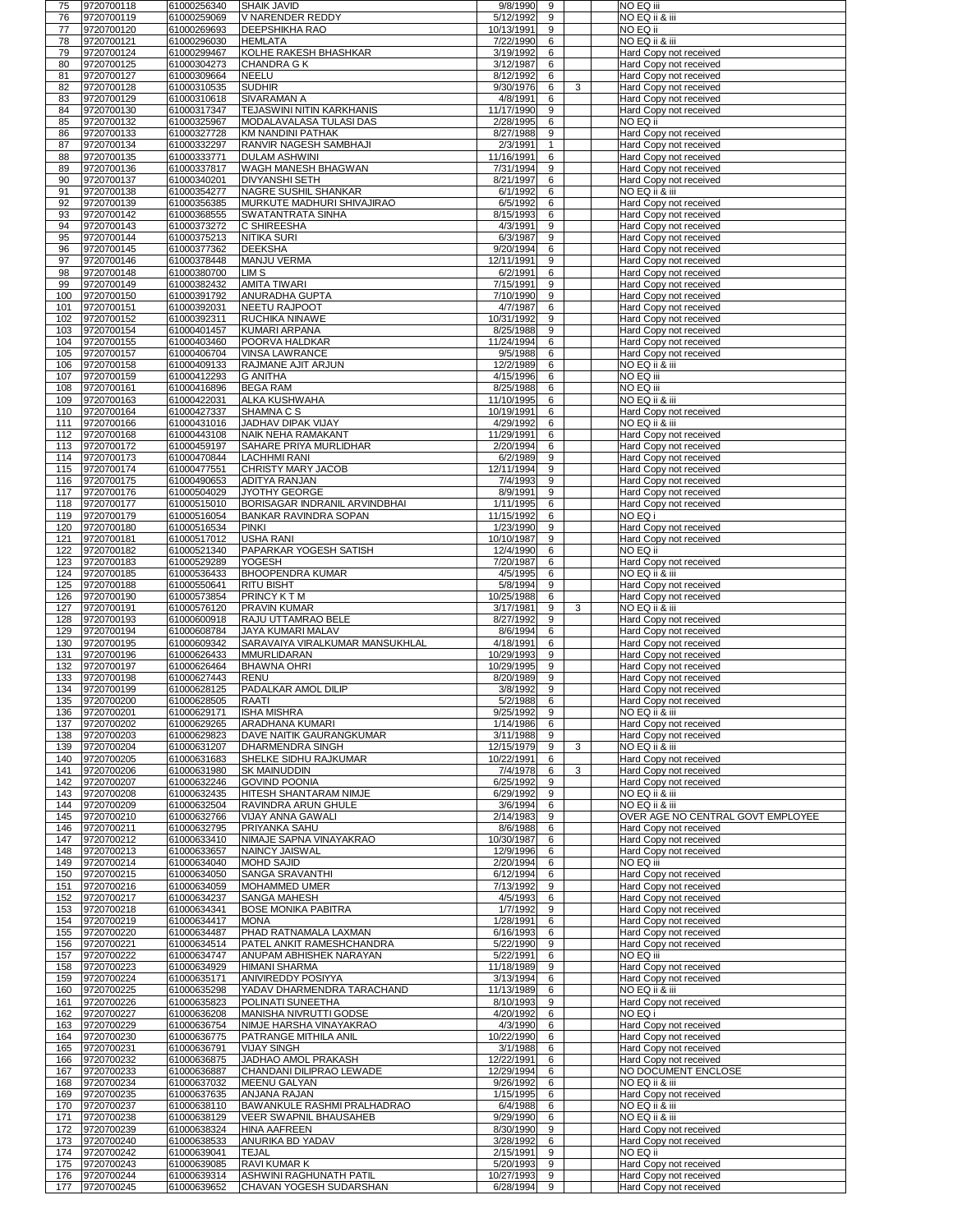| 178        | 9720700246                   | 61000639653                | <b>MORE PRIYANKA BHAGWAN</b>                                 | 4/12/1994<br>9                    | Hard Copy not received                           |
|------------|------------------------------|----------------------------|--------------------------------------------------------------|-----------------------------------|--------------------------------------------------|
| 179        | 9720700247                   | 61000639654                | <b>SALVE DIPALI VILAS</b>                                    | 10/25/1995<br>9                   | Hard Copy not received                           |
| 180        | 9720700248                   | 61000640011                | <b>SUNIL</b>                                                 | 6<br>6/27/1995                    | Hard Copy not received                           |
| 181        | 9720700249                   | 61000641380                | KADARI RENUKA                                                | 6<br>6/10/1996                    | Hard Copy not received                           |
| 182        | 9720700250                   | 61000642020                | <b>ANITHA</b>                                                | 9<br>12/5/1996                    | Hard Copy not received                           |
| 183        | 9720700251                   | 61000642142                | <b>RAHUL KUMAR MISHRA</b>                                    | 9<br>3/3/1988                     | NO EQ ii                                         |
| 184        | 9720700254                   | 61000643093                | <b>PARAG GUPTA</b>                                           | 9<br>2/7/1995                     | NO EQ ii & iii                                   |
| 185        | 9720700255                   | 61000644662                | <b>PRAKASH KUMBAR</b>                                        | 9<br>10/24/1988                   | Hard Copy not received                           |
| 186        | 9720700256                   | 61000644666                | <b>TRISHNA DEKA</b>                                          | 9<br>9/11/1992                    | Hard Copy not received                           |
| 187        | 9720700257                   | 61000644767                | YAKANNA KUNDURU                                              | 9<br>5/15/1983                    | Hard Copy not received                           |
| 188        | 9720700258                   | 61000645080                | <b>NIRMALA BIRADAR</b>                                       | 6<br>4/3/1990                     | Hard Copy not received                           |
| 189        | 9720700259                   | 61000645335                | <b>PATIL PANKAJ SURYAKANT</b>                                | 9<br>7/21/1985                    | Hard Copy not received                           |
| 190        | 9720700260                   | 61000645592                | <b>PATRANGE ANKITA ANIL</b>                                  | 6<br>4/9/1993                     | Hard Copy not received                           |
| 191        | 9720700261                   | 61000645778                | <b>KHAROTE NIKHIL DILIP</b>                                  | 6<br>5/28/1990                    | NO EQ iii                                        |
| 192        | 9720700262                   | 61000645785                | <b>PENDHARI ALMAS SHOUKAT</b>                                | 6<br>9/16/1991                    | Hard Copy not received                           |
| 193        | 9720700263                   | 61000645801                | <b>IMULA VENKATA SIVA RAMA KRISHNA</b>                       | 9<br>8/14/1997                    | Hard Copy not received                           |
| 194        | 9720700264                   | 61000645956                | KUMAR HIMANSHU VIMAL                                         | 6<br>5/2/1994                     | Hard Copy not received                           |
| 195        | 9720700265                   | 61000646600                | ANNU SHRIVASTAVA                                             | 9<br>3/17/1989                    | Hard Copy not received                           |
| 196        | 9720700266                   | 61000647034                | <b>MANJUVANI H J</b>                                         | 6<br>5/10/1991                    | Hard Copy not received                           |
| 197        | 9720700267                   | 61000647209                | <b>SHILPI YADAV</b>                                          | 6<br>8/24/1989                    | <b>Hard Copy not received</b>                    |
| 198        | 9720700268                   | 61000647260                | <b>DEEPAK SURESH JADHAV</b>                                  | 6<br>10/17/1990                   | Hard Copy not received                           |
| 199        | 9720700269                   | 61000647315                | <b>RAINIKA SHARMA</b>                                        | 9<br>7/12/1988                    | Hard Copy not received                           |
| 200        | 9720700270                   | 61000647429                | JADHAV PRIYA DNYANESHWAR                                     | 6<br>1/8/1994                     | Hard Copy not received                           |
| 201        | 9720700271                   | 61000647748                | <b>DHARMENDRA KUMAR</b>                                      | 6<br>9/20/1989<br>3               | NO EQ ii                                         |
| 202        | 9720700273                   | 61000647903                | <b>SRINATH REVOORI</b>                                       | 3/14/1988<br>9                    | Hard Copy not received                           |
| 203        | 9720700274                   | 61000647910                | <b>ASHIMA SHARMA</b>                                         | 9<br>5/26/1995                    | Hard Copy not received                           |
| 204        | 9720700275                   | 61000647933                | <b>MANISH KUMAR SAH</b>                                      | 6<br>4/8/1986                     | Hard Copy not received                           |
| 205        | 9720700276                   | 61000648401                | SHEIKH HEENA IQBAL                                           | 6<br>5/30/1992                    | Hard Copy not received                           |
| 206        | 9720700277                   | 61000648469                | <b>VIVEK KUMAR SINHA</b>                                     | 9<br>9/16/1988                    | Hard Copy not received                           |
| 207        | 9720700278                   | 61000648517                | DEEPALI NANDKUMAR KANADE                                     | 6<br>8/27/1989                    | Hard Copy not received                           |
| 208        | 9720700279                   | 61000649690                | <b>AMALE VARSHA SOMASHANKAR</b>                              | 6<br>3/19/1992                    | Hard Copy not received                           |
| 209        | 9720700280                   | 61000649872                | KOMAL VISHWANATH MADAVI                                      | 9<br>10/9/1990                    | Hard Copy not received                           |
| 210        | 9720700281                   | 61000650509                | <b>APARAJITA GHOSH</b>                                       | 9<br>3/6/1991                     | Hard Copy not received                           |
| 211        | 9720700282                   | 61000651156                | <b>NANCY RANA</b>                                            | 9<br>3/8/1995                     | Hard Copy not received                           |
| 212        | 9720700283                   | 61000652329                | <b>PUSHPA MAHTO</b>                                          | 6<br>5/27/1985                    | Hard Copy not received                           |
| 213        | 9720700286                   | 61000653411                | <b>SANGITA SHYAMRAO BAWNE</b>                                | 9<br>5/18/1990                    | NO EQ ii & iii                                   |
| 214        | 9720700287                   | 61000653501                | <b>PANTHA ROY</b>                                            | 6<br>6/10/1992                    | Hard Copy not received                           |
| 215        | 9720700288                   | 61000654093                | <b>PANDEY MAMTA</b>                                          | 9<br>1/1/1988                     | Hard Copy not received                           |
| 216        | 9720700289                   | 61000654256                | <b>VIDYASHRI PATIL</b>                                       | 6<br>7/26/1995                    | NO EQ i                                          |
| 217        | 9720700291                   | 61000654501                | <b>DHAGE KASHINATH JALINDER</b>                              | 6<br>3/30/1989                    | NO EQ i                                          |
| 218        | 9720700293                   | 61000654648                | <b>PANDURE PRIYANKA BALASAHEB</b>                            | 9<br>6/23/1992                    | NO EQ ii                                         |
| 219        | 9720700294                   | 61000654660                | <b>KAMBLE PRATIK NARAYAN</b>                                 | 9<br>11/7/1990                    | Hard Copy not received                           |
| 220        | 9720700295                   | 61000654857                | <b>HIMANI</b>                                                | $9\,$<br>5/8/1995                 | Hard Copy not received                           |
| 221        | 9720700296                   | 61000655636                | <b>SONI JAYPRAKASH PAL</b>                                   | 9<br>1/30/1995                    | Hard Copy not received                           |
| 222        | 9720700298                   | 61000655973                | SONTAKKE AMOL MANOHARRAO                                     | 9<br>1/2/1989                     | Hard Copy not received                           |
| 223        | 9720700299                   | 61000656384                | <b>ANKUSHE SHEETAL SURESH</b>                                | 6<br>9/4/1993                     | Hard Copy not received                           |
| 224        | 9720700300                   | 61000656742                | KAPIL                                                        | 6<br>5/31/1991                    | NO EQ ii & iii                                   |
| 225        | 9720700302                   | 61000657157                | <b>MONIKA MALIK</b>                                          | 4/23/1988<br>9                    | Hard Copy not received                           |
| 226        | 9720700303                   | 61000657302                | <b>SUBODH KUMAR</b>                                          | 6<br>3/20/1990                    | NO EQ iii                                        |
| 227        | 9720700304                   | 61000657471                | <b>MASKE SHWETA ARVIND</b>                                   | 6<br>2/25/1994                    | Hard Copy not received                           |
| 228        | 9720700305                   | 61000657498                | <b>BHAGYASHRI</b><br><b>MANIK DAS</b>                        | 9<br>6/24/1991<br>9               | Hard Copy not received<br>NO EQ iii              |
| 229<br>230 | 9720700306<br>9720700307     | 61000657674<br>61000658286 | <b>MAHAJAN LOKESH SHIVSHANKAR</b>                            | 10/17/1988<br>9<br>9/1/1988       | NO EQ ii & iii                                   |
| 231        | 9720700308                   | 61000658870                | <b>RUPALI</b>                                                | 9<br>4/14/1995                    | NO EQ ii & iii                                   |
| 232        | 9720700309                   | 61000659050                | <b>SURESH SINGHRAJ PUROHIT</b>                               | 9<br>12/31/1992                   | Hard Copy not received                           |
| 233        | 9720700310                   | 61000659184                | <b>MANJUNATHA G H</b>                                        | 6<br>5/24/1991                    | Hard Copy not received                           |
| 234        | 9720700311                   | 61000659760                | SAILEE DEEPAK DIXIT                                          | 9<br>12/16/1993                   | NO EQ ii                                         |
| 235        | 9720700312                   | 61000660763                | <b>PRITI YADAV</b>                                           | 6<br>1/26/1994                    | Hard Copy not received                           |
| 236        | 9720700313                   | 61000661763                | <b>CHAVAN SWAPNIL ANANDRAO</b>                               | 9<br>1/11/1990                    | Hard Copy not received                           |
| 237        | 9720700314                   | 61000662319                | KHARAT ASHWINI BALU                                          | 6<br>4/19/1993                    | Hard Copy not received                           |
| 238        | 9720700316                   | 61000662958                | <b>JADHAV SACHIN HINDURAO</b>                                | 9<br>7/23/1989                    | Hard Copy not received                           |
| 239        | 9720700317                   | 61000663109                | <b>ROHIT KUMAR GUPTA</b>                                     | 6<br>2/4/1991                     | Hard Copy not received                           |
| 240        | 9720700320                   | 61000663839                | <b>PRASHANT BHAU GAVAND</b>                                  | 2/8/1985<br>6                     | Hard Copy not received                           |
| 241        | 9720700323                   | 61000664415                | <b>KALPANA</b>                                               | 6<br>5/1/1994                     | Hard Copy not received                           |
| 242        | 9720700326                   | 61000665053                | <b>MEDHANE SONALI BALASAHEB</b>                              |                                   |                                                  |
| 243        | 9720700328                   |                            |                                                              | 6<br>2/28/1991                    |                                                  |
| 244        | 9720700329                   | 61000665483                | <b>BUKTARE SHUBHANGI PRAKASH</b>                             | 9<br>7/5/1995                     | Hard Copy not received<br>Hard Copy not received |
| 245        |                              | 61000665554                | JANGALE JAGRUTI DNYANESHWAR                                  | 6<br>5/7/1993                     | NO EQ ii                                         |
| 246        | 9720700330                   | 61000665812                | <b>ANUBHAV SRIVASTAVA</b>                                    | 9<br>5/1/1994                     | Hard Copy not received                           |
|            | 9720700331                   | 61000665988                | <b>SONAWANE PUJA BALASAHEB</b>                               | 6<br>7/28/1995                    | Hard Copy not received                           |
| 247        | 9720700332                   | 61000666095                | VIVEKANAND SETH                                              | 6<br>4/12/1991                    | Hard Copy not received                           |
| 248        | 9720700333                   | 61000666395                | <b>NITIN RAVINDRA GURAV</b>                                  | 6<br>12/24/1992                   | Hard Copy not received                           |
| 249        | 9720700334                   | 61000667705                | <b>CHITTE TRUPTI DINESH</b>                                  | 6<br>1/1/1995                     | Hard Copy not received                           |
| 250        | 9720700335                   | 61000667852                | <b>SHIVANI SUDHIR SONAWANE</b>                               | 9<br>3/3/1995                     | NO EQ ii                                         |
| 251        | 9720700336                   | 61000668034                | <b>DHOBLE PRAFUL TARACHAND</b>                               | 6<br>1/31/1994                    | Hard Copy not received                           |
| 252        | 9720700337                   | 61000668161                | <b>ANUPA</b>                                                 | 9<br>4/19/1988                    | Hard Copy not received                           |
| 253        | 9720700338                   | 61000668614                | <b>BORASE PRAJAKTA BHALCHANDRA</b>                           | 2/15/1994<br>6                    | NO EQ ii                                         |
| 254        | 9720700339                   | 61000670167                | NIRWAL BALASAHEB KARBHARI                                    | 9<br>6/16/1991                    | NO EQ iii                                        |
| 255        | 9720700341                   | 61000671096                | <b>DUSANE VEENA SURESH</b>                                   | 6<br>1/14/1980                    | OVER AGE NO CENTRAL GOVT EMPLOYEE                |
| 256        | 9720700342                   | 61000672004                | <b>AWANKAR SAGAR RAGHUNATH</b>                               | 6<br>6/24/1991                    | NO EQ ii                                         |
| 257        | 9720700344                   | 61000673724                | <b>VIMAL SAHU</b>                                            | 6<br>6/1/1988                     | Hard Copy not received                           |
| 258        | 9720700345                   | 61000674381                | YADAV BALIRAM NARAYAN                                        | 9<br>1/2/1991                     | NO EQ i                                          |
| 259        | 9720700346                   | 61000674515                | <b>GOSAVI ASMITA PRADEEP</b>                                 | $6\phantom{1}$<br>1/15/1995       | Hard Copy not received                           |
| 260        | 9720700347                   | 61000675210                | <b>SANCHITA BHOWMICK</b>                                     | 9<br>12/18/1989                   | Hard Copy not received                           |
| 261        | 9720700348                   | 61000675352                | <b>MAHALE ROHINI RAMKRISHNA</b>                              | 9<br>6/22/1988                    | NO EQ ii & iii                                   |
| 262        | 9720700349                   | 61000675889                | <b>RAHUL SUKHADEO AHIR</b>                                   | 9/8/1990<br>9                     | Hard Copy not received                           |
| 263        | 9720700350                   | 61000676328                | <b>CHALASANI VIJAYENDRA</b>                                  | 9<br>6/9/1990                     | NO EQ ii                                         |
| 264        | 9720700351                   | 61000676853                | <b>KRUNAL UMESH PAONIKAR</b>                                 | 6<br>3/22/1991                    | Hard Copy not received                           |
| 265        | 9720700352                   | 61000679605                | <b>KAPIL KUMAR</b>                                           | 6<br>5/12/1989                    | Hard Copy not received                           |
| 266<br>267 | 9720700353                   | 61000679664                | <b>ALAWANE LEENA BABAN</b>                                   | 9<br>2/17/1994<br>6               | NO EQ ii<br>NO EQ ii & iii                       |
| 268        | 9720700355                   | 61000680121                | JADHAO MAHESH BHAGWAN<br><b>EKTA EKNATH SHIRODKAR</b>        | 3/23/1992<br>6                    |                                                  |
| 269        | 9720700356<br>9720700357     | 61000680465<br>61000681832 | <b>RAJU KUMAR</b>                                            | 8/12/1993<br>6<br>8/30/1993       | Hard Copy not received<br>NO EQ ii               |
|            |                              |                            |                                                              | 6                                 |                                                  |
| 271        | 270 9720700358<br>9720700359 | 61000682327<br>61000684141 | <b>VISHAKHA</b><br>KAVITA PRAVIN NEVE                        | 1/10/1995<br>6<br>6/30/1994       | Hard Copy not received<br>NO EQ ii & iii         |
| 272        | 9720700361                   | 61000685900                | <b>PAWAR SUMIT VINAYAK</b>                                   | 9<br>12/2/1993                    | Hard Copy not received                           |
| 273        | 9720700362                   | 61000685921                | <b>ATRAYEE BASU</b>                                          | 9<br>3/25/1993                    | NO EQ i & iii                                    |
| 274        | 9720700363                   | 61000686144                | <b>NANGRE SEEMA PRAKASH</b>                                  | 6<br>8/29/1992                    | Hard Copy not received                           |
| 275        | 9720700365                   | 61000690105                | <b>BORA ASHADEVI BALWANTSINGH</b>                            | 9<br>5/30/1992                    | Hard Copy not received                           |
| 276        | 9720700367                   | 61000691004                | <b>PALLAVI NAMDEO SAINDANE</b>                               | 6<br>5/5/1996                     | Hard Copy not received                           |
| 277        | 9720700368                   | 61000693144                | <b>KALSE GAJANAN GOVINDRAO</b>                               | 6<br>6/10/1988                    | Hard Copy not received                           |
| 278        | 9720700369                   | 61000693749                | VIRKAR NANA DHULA                                            | 6<br>2/24/1990                    | NO EQ ii                                         |
| 279<br>280 | 9720700370<br>9720700371     | 61000694082<br>61000694116 | <b>GAWAI VISHAL SUKHADEO</b><br><b>RATHOD NITESH PRALHAD</b> | 11/23/1990<br>9<br>6<br>6/16/1997 | Hard Copy not received<br>Hard Copy not received |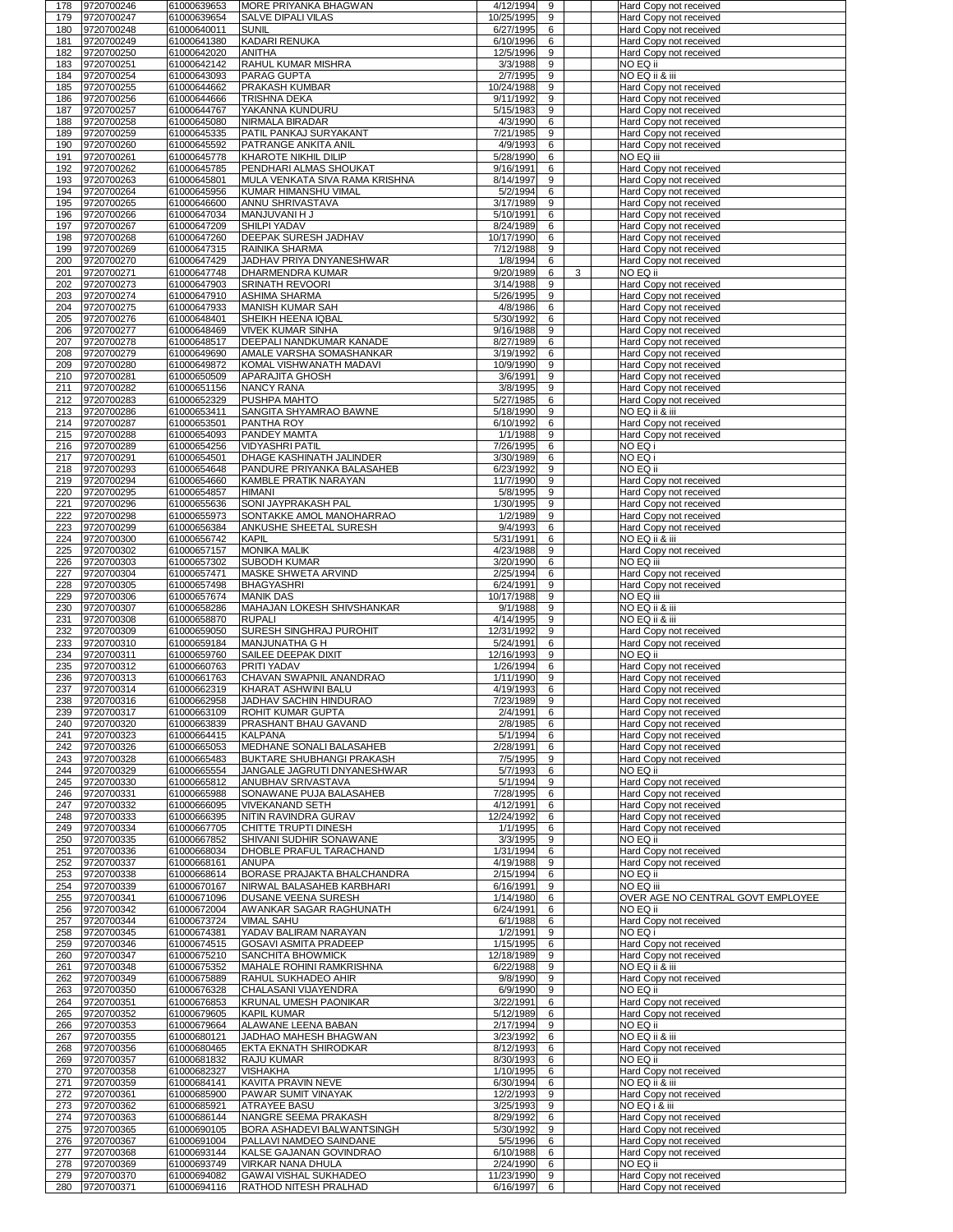| 281<br>282 | 9720700374<br>9720700375     | 61000695302<br>61000697240 | <b>SHAIKH USMAN</b><br><b>AGRE SACHIN SURESH</b>                    | 1/10/1992<br>4/3/1989    | 9<br>9              |   | NO EQ ii<br>NO EQ ii & iii                              |
|------------|------------------------------|----------------------------|---------------------------------------------------------------------|--------------------------|---------------------|---|---------------------------------------------------------|
| 283        | 9720700376                   | 61000697629                | VARUN CHAUDHARY                                                     | 8/23/1984                | 9                   | 3 | Hard Copy not received                                  |
| 284<br>285 | 9720700377<br>9720700378     | 61000697934<br>61000697983 | <b>PRADNYA SACHIN KHARE</b><br><b>PATANKAR VIVEK PUNDLIKRAO</b>     | 6/7/1990<br>2/5/1990     | 6<br>6              |   | Hard Copy not received<br>Hard Copy not received        |
| 286        | 9720700379                   | 61000701772                | <b>HONMANE SAGAR VISHNU</b>                                         | 4/5/1995                 | 6                   |   | Hard Copy not received                                  |
| 287<br>288 | 9720700380<br>9720700381     | 61000701864<br>61000702078 | <b>SHAHINA</b><br><b>VRUSHAL ARUN BHATKAR</b>                       | 7/5/1995<br>12/1/1990    | 6<br>6              |   | Hard Copy not received<br>Hard Copy not received        |
| 289        | 9720700382                   | 61000703030                | SHYAMBALI KUMAR                                                     | 7/15/1990                | 6                   |   | Hard Copy not received                                  |
| 290        | 9720700384                   | 61000705155                | <b>PANKAJ PAUL</b>                                                  | 5/24/1989                | 9                   |   | NO EQ i ii & iii                                        |
| 291<br>292 | 9720700385<br>9720700386     | 61000706052<br>61000706513 | <b>ROY PREMCHANDRA BHARAT</b><br><b>MASKI VASANT MAHADEO</b>        | 6/10/1989<br>1/1/1990    | 9<br>6              |   | Hard Copy not received<br>NO EQ ii                      |
| 293        | 9720700389                   | 61000707753                | UMESH YASHWANT KSHIRSAGAR                                           | 8/30/1993                | 6                   |   | Hard Copy not received                                  |
| 294<br>295 | 9720700390<br>9720700391     | 61000709099<br>61000711027 | <b>PATIL APURVA PRADEEP</b><br><b>SHINDE RUCHITA VIVEK</b>          | 11/22/1995<br>10/29/1993 | 9<br>9              |   | Hard Copy not received<br><b>Hard Copy not received</b> |
| 296        | 9720700392                   | 61000711664                | CHANDRA PRAKASH GUPTA                                               | 8/29/1982                | 6                   | 3 | Hard Copy not received                                  |
| 297<br>298 | 9720700393<br>9720700394     | 61000712034<br>61000712391 | JADHAV JAGANNATH SHANKAR<br>YADAV NAMRATA YASHWANT                  | 12/9/1992<br>4/13/1993   | 9<br>9              |   | Hard Copy not received<br>Hard Copy not received        |
| 299        | 9720700395                   | 61000712787                | ARUN KUMAR V                                                        | 7/6/1987                 | 6                   |   | Hard Copy not received                                  |
| 300<br>301 | 9720700396<br>9720700397     | 61000713412<br>61000713659 | <b>THORAT UJWALA ASHOK</b><br><b>SAHARE APARNA SUBHASH</b>          | 12/27/1987<br>5/24/1990  | 9<br>6              |   | Hard Copy not received<br>Hard Copy not received        |
| 302        | 9720700398                   | 61000713672                | TODKAR GOURI DATTATRAY                                              | 8/30/1995                | 9                   |   | Hard Copy not received                                  |
| 303<br>304 | 9720700399<br>9720700400     | 61000713998<br>61000714240 | <b>RINKU CHHABRA</b><br><b>MANDADE PALLAVI KACHARU</b>              | 8/2/1983<br>3/22/1992    | 9<br>6              |   | Hard Copy not received<br>Hard Copy not received        |
| 305        | 9720700401                   | 61000714375                | <b>SHRIPAD MARKWAR</b>                                              | 6/21/1985                | 6                   |   | Hard Copy not received                                  |
| 306        | 9720700402                   | 61000714997                | <b>POOJA KUNWAR RATHORE</b><br><b>PRATIBHA KUNWAR RATHORE</b>       | 10/26/1987               | 9<br>9              |   | Hard Copy not received                                  |
| 307<br>308 | 9720700403<br>9720700404     | 61000715241<br>61000715819 | <b>SHINDE MAHESH SUBHASH</b>                                        | 4/5/1989<br>8/31/1995    | 9                   |   | Hard Copy not received<br>Hard Copy not received        |
| 309        | 9720700405                   | 61000715988                | <b>BHISIKAR MAYURI ASHOK</b>                                        | 7/3/1995                 | 9                   |   | Hard Copy not received                                  |
| 310<br>311 | 9720700406<br>9720700407     | 61000716344<br>61000716984 | KAVITA KADAM<br><b>PASI KIRAN PRAHLAD</b>                           | 5/28/1995<br>5/27/1994   | 9<br>9              |   | Hard Copy not received<br><b>Hard Copy not received</b> |
| 312        | 9720700408                   | 61000718531                | LINGARAJA H                                                         | 11/3/1991                | 9                   |   | NO EQ ii & iii                                          |
| 313<br>314 | 9720700410<br>9720700411     | 61000718840<br>61000719212 | <b>PATIL HEMANT NAGIN</b><br><b>IMATKATTE RITESH BASWARAJ</b>       | 2/12/1987<br>6/16/1996   | 6<br>9              |   | NO EQ ii<br>Hard Copy not received                      |
| 315        | 9720700412                   | 61000719418                | <b>MATKATTE MAYURI BASWARAJ</b>                                     | 6/12/1994                | 9                   |   | Hard Copy not received                                  |
| 316<br>317 | 9720700413<br>9720700414     | 61000719807<br>61000720581 | SARODE DNYANESHWAR POPAT<br>JITENDRA R KHANDEKAR                    | 8/14/1995<br>3/17/1993   | 6<br>6              |   | NO EQ ii & iii<br>NO EQ ii & iii                        |
| 318        | 9720700415                   | 61000720832                | SATISHKUMAR NAIKAR                                                  | 11/28/1990               | 9                   |   | NO EQ ii                                                |
| 319<br>320 | 9720700417<br>9720700418     | 61000721611<br>61000721777 | <b>KOMAL BHARTI</b><br>LAXMI SUPRIYA                                | 3/11/1993<br>2/28/1988   | 9<br>9              |   | Hard Copy not received<br>Hard Copy not received        |
| 321        | 9720700419                   | 61000722255                | <b>NEERAJ KUMAR</b>                                                 | 8/9/1989                 | 9                   |   | Hard Copy not received                                  |
| 322<br>323 | 9720700420<br>9720700421     | 61000723201<br>61000723273 | <b>MAHESH ONKAR KHARCHANE</b><br><b>JAURKAR TUSHAR RAVI</b>         | 8/24/1994                | 6<br>9              |   | Hard Copy not received                                  |
| 324        | 9720700422                   | 61000723716                | MANKAR BHUSHAN JAYAVANT                                             | 11/4/1988<br>6/29/1991   | 6                   |   | Hard Copy not received<br>Hard Copy not received        |
| 325        | 9720700425                   | 61000724260                | <b>DUMBRE ANITA CHINTAMAN</b>                                       | 10/4/1982                | 9                   |   | OVER AGE NO CENTRAL GOVT EMPLOYEE                       |
| 326<br>327 | 9720700426<br>9720700427     | 61000724450<br>61000724604 | <b>SHREYAS VISHWANATH VIBHUTE</b><br><b>TAYYABA ILIYAS ZHAD</b>     | 5/20/1994<br>12/27/1996  | 6<br>9              |   | NO EQ ii & iii<br>Hard Copy not received                |
| 328        | 9720700428                   | 61000724878                | <b>ASHA PANDEY</b>                                                  | 4/22/1995                | 9                   |   | Hard Copy not received                                  |
| 329<br>330 | 9720700429<br>9720700430     | 61000725064<br>61000725411 | VAISHNAV BHAGWAN KHEDKAR<br> SUDHAKAR THULASI V                     | 11/11/1993<br>9/8/1987   | 6<br>6              |   | Hard Copy not received<br>Hard Copy not received        |
| 331        | 9720700431                   | 61000725894                | <b>NITU VERMA</b>                                                   | 6/7/1989                 | 6                   |   | Hard Copy not received                                  |
| 332<br>333 | 9720700432<br>9720700433     | 61000726029<br>61000727763 | MADESHWAR PANKAJ VASANT<br>LEENA SHANKAR MANKAR                     | 8/8/1988<br>4/13/1993    | 6<br>6              |   | NO EQ ii<br>Hard Copy not received                      |
| 334        | 9720700434                   | 61000728550                | <b>GANESH MAHADEV KALE</b>                                          | 7/5/1994                 | 6                   |   | Hard Copy not received                                  |
| 335<br>336 | 9720700435<br>9720700436     | 61000729040<br>61000729800 | <b>RASHMI MOTILAL PAL</b><br><b>NANDISH D</b>                       | 5/30/1996<br>6/1/1994    | 9<br>6              |   | <b>Hard Copy not received</b><br>Hard Copy not received |
| 337        | 9720700437                   | 61000730789                | <b>GEETANJALI KAMLAKANT PARADKAR</b>                                | 4/30/1989                | 9                   |   | Hard Copy not received                                  |
| 338<br>339 | 9720700438<br>9720700440     | 61000730807<br>61000730972 | NAMRATA MOHITE<br><b>RUPALI M DHADAVE</b>                           | 9/30/1995<br>12/20/1994  | 6<br>6              |   | NO EQ ii & iii<br>Hard Copy not received                |
| 340        | 9720700441                   | 61000731343                | <b>BHABAL SAILEE NARAYAN</b>                                        | 2/26/1995                | 9                   |   | NO EQ i & ii                                            |
| 341<br>342 | 9720700443<br>9720700444     | 61000732641<br>61000735002 | <b>ASHUTOSH</b><br><b>MARUTHISHA CR</b>                             | 8/22/1986<br>1/10/1988   | 6<br>6              |   | NO EQ ii<br>Hard Copy not received                      |
| 343        | 9720700446                   | 61000735247                | <b>BANDAL PRITEE VIJAYKUMAR</b>                                     | 12/5/1992                | 6                   |   | Hard Copy not received                                  |
| 344<br>345 | 9720700447<br>9720700448     | 61000735776<br>61000736116 | <b>THORBOLE AJAY SANDIPAN</b><br><b>GOTHE RAGHAVENDRA SHRINIVAS</b> | 4/23/1996<br>8/16/1991   | 9<br>9              |   | Hard Copy not received<br>NO EQ ii & iii                |
| 346        | 9720700449                   | 61000736551                | NITIN DARADE                                                        | 12/15/1989               | 6                   |   | NO EQ ii                                                |
| 347        | 9720700450                   | 61000738772                | <b>RUCHA SUNIL WARADE</b>                                           | 2/13/1995                | 6                   |   | Hard Copy not received                                  |
| 348<br>349 | 9720700451<br>9720700452     | 61000740402<br>61000740405 | <b>ALOK KUMAR</b><br>LANKE LAKSHMINARAYANA                          | 2/1/1986<br>9/30/1986    | 6<br>6              |   | Hard Copy not received<br>Hard Copy not received        |
| 350        | 9720700453                   | 61000740521                | <b>WATARE MEGHA BALKRISHNA</b>                                      | 8/3/1990                 | 6                   |   | Hard Copy not received                                  |
| 351<br>352 | 9720700454<br>9720700455     | 61000741040<br>61000741409 | <b>RAKHI KUMARI</b><br>SAMBANGI GOVINDA RAO                         | 4/18/1993<br>6/10/1991   | 6<br>6              |   | Hard Copy not received<br>NO EQ ii & iii                |
| 353        | 9720700456                   | 61000741484                | SIRSULLA POOJA PRABHAKAR                                            | 11/15/1996               | 9                   |   | Hard Copy not received                                  |
| 354<br>355 | 9720700457<br>9720700458     | 61000741912<br>61000742123 | <b>NEHA KUMARI</b><br>MAHATO LALITA BABULAL                         | 2/8/1995<br>4/1/1995     | 6<br>9              |   | Hard Copy not received<br>Hard Copy not received        |
| 356        | 9720700459                   | 61000742125                | CHAUDHARI SHUBHANGI                                                 | 4/14/1988                | 6                   |   | Hard Copy not received                                  |
| 357<br>358 | 9720700460<br>9720700461     | 61000742274<br>61000743443 | <b>JUHI SHARMA</b><br><b>BHONGANE SUNIL</b>                         | 11/10/1994<br>4/12/1992  | 9<br>9              |   | Hard Copy not received<br>NO EQ ii & iii                |
| 359        | 9720700462                   | 61000743573                | <b>VIVEK KUMAR</b>                                                  | 7/20/1988                | 6                   |   | NO EQ iii                                               |
| 360<br>361 | 9720700463<br>9720700464     | 61000743645<br>61000746539 | TODMAL PRAVIN RAMRAJE<br>KHAIRNAR ASHVINI VALMIK                    | 11/19/1991<br>1/1/1994   | 9<br>9              |   | Hard Copy not received<br>NO EQ ii & iii                |
| 362        | 9720700465                   | 61000747249                | KAVITA                                                              | 9/17/1994                | 9                   |   | Hard Copy not received                                  |
| 363<br>364 | 9720700466<br>9720700468     | 61000748201<br>61000748952 | SHIVAJI KISHANRAO BALOURE<br><b>SHITAL CHANDUSING CHAVHAN</b>       | 7/1/1985<br>12/8/1994    | 6<br>6              |   | NO EQ iii<br>Hard Copy not received                     |
| 365        | 9720700469                   | 61000749309                | <b>PREMLATHA K NAIDU</b>                                            | 3/7/1994                 | 6                   |   | Hard Copy not received                                  |
| 366<br>367 | 9720700471<br>9720700472     | 61000750707<br>61000751143 | SHIKHA SHARMA<br>SHARMA ASHISH FATEHCHAND                           | 10/9/1995<br>12/23/1992  | 6<br>9              |   | Hard Copy not received<br>NO EQ ii & iii                |
| 368        | 9720700474                   | 61000751729                | <b>SUNIL KUMAR</b>                                                  | 10/20/1984               | 9                   | 3 | NO EQ iii                                               |
| 369<br>370 |                              |                            | <b>GORE AMOL SHAHADEV</b>                                           | 6/1/1995                 | 6                   |   | NO EQ ii & iii                                          |
|            | 9720700475                   | 61000752199                |                                                                     |                          |                     |   |                                                         |
| 371        | 9720700476<br>9720700477     | 61000753218<br>61000753917 | DAWLE PANKAJ RAJU<br>YARLAGADDA PRASANNA KUMAR                      | 7/15/1988<br>4/15/1980   | 6<br>9              | 3 | Hard Copy not received<br>Hard Copy not received        |
| 372        | 9720700478                   | 61000755472                | <b>CHINTHALA NALANDA</b>                                            | 6/1/1991                 | 9                   |   | NO EQ ii & iii                                          |
| 374        | 373 9720700479<br>9720700480 | 61000755478<br>61000755705 | <b>BORHADE NUTAN ROHIDAS</b><br><b>MEGHA UDAY BAGVE</b>             | 12/26/1994<br>9/6/1994   | $\overline{9}$<br>9 |   | Hard Copy not received<br>Hard Copy not received        |
| 375        | 9720700481                   | 61000756313                | <b>IDERE JITENDRA SANDU</b>                                         | 1/1/1989                 | 9                   |   | Hard Copy not received                                  |
| 376<br>377 | 9720700483<br>9720700484     | 61000756457<br>61000757044 | <b>KALE SACHIN BHAURAO</b><br><b>BHARAMBE KALPANA MADHAV</b>        | 4/17/1988<br>8/18/1991   | 9<br>9              |   | NO EQ iii<br>Hard Copy not received                     |
| 378        | 9720700485                   | 61000757091                | SNEHA ANAND PAWAR                                                   | 5/7/1992                 | 9                   |   | NO EQ ii & iii                                          |
| 379<br>380 | 9720700487<br>9720700488     | 61000757460<br>61000757588 | <b>DEVANGARE SANKET GANESHRAO</b><br>ARATI PRAKASH CHOUDHARI        | 9/5/1992<br>9/8/1988     | 9<br>6              |   | Hard Copy not received<br>Hard Copy not received        |
| 381<br>382 | 9720700490<br>9720700491     | 61000757769<br>61000759105 | <b>SEEMA MADHUKAR MITHARI</b><br><b>SONALKAR SACHIN HARI</b>        | 5/12/1993<br>1/18/1986   | 9<br>6              |   | NO EQ ii & iii<br>NO EQ ii & iii                        |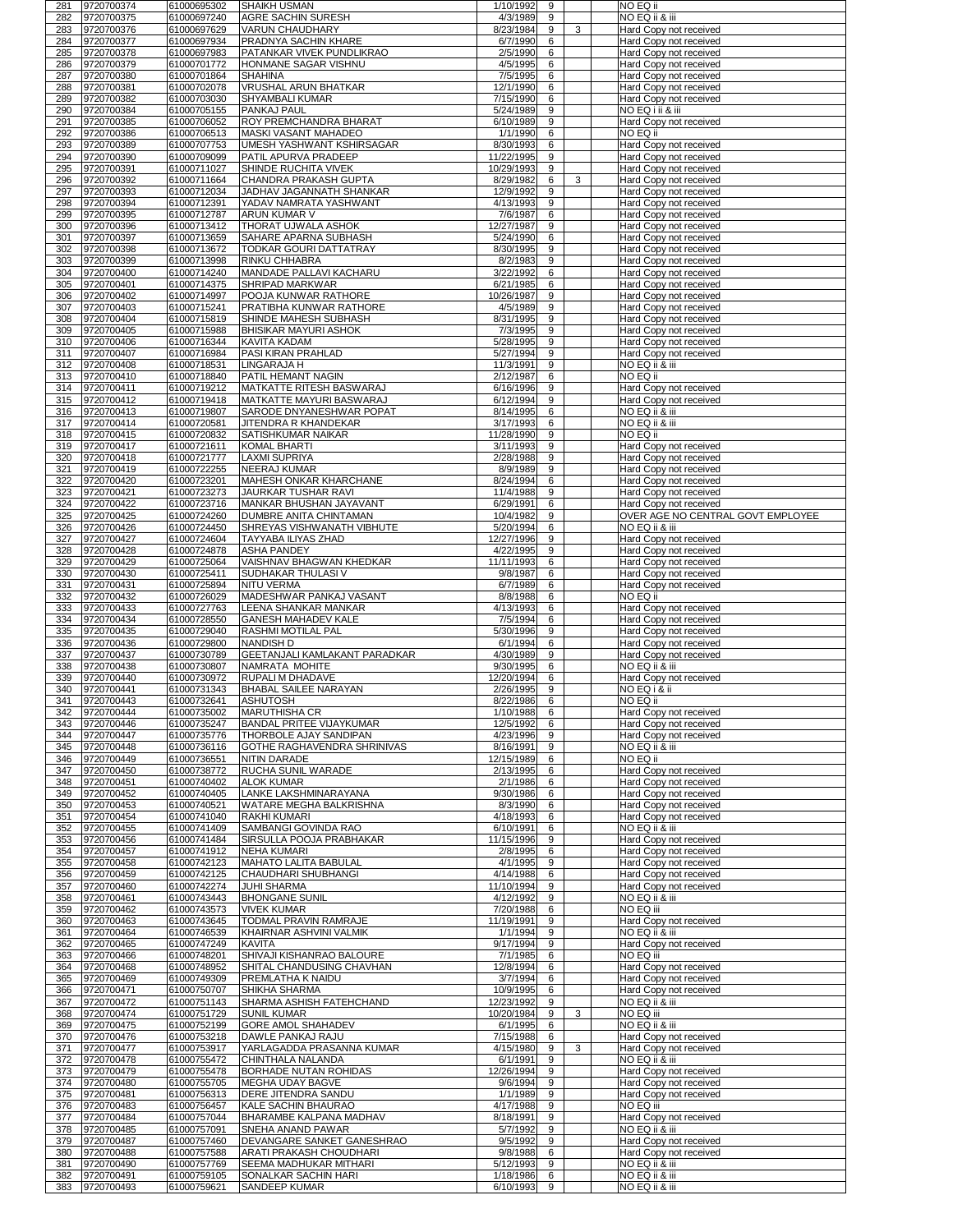| 384        | 9720700494               | 61000759888                | <b>MANGESH SANTARAM GAIKWAD</b>                                       | 11/26/1992              | 9                    |   | NO EQ ii                                                |
|------------|--------------------------|----------------------------|-----------------------------------------------------------------------|-------------------------|----------------------|---|---------------------------------------------------------|
| 385<br>386 | 9720700495<br>9720700496 | 61000761186<br>61000761358 | <b>MATHAVIT</b><br><b>BHALERAO DIPIKA KISHOR</b>                      | 5/14/1994<br>7/20/1992  | 6<br>6               |   | Hard Copy not received                                  |
| 387        | 9720700497               | 61000761440                | <b>ANJALI CHAURASIA</b>                                               | 8/19/1997               | 6                    |   | Hard Copy not received<br>Hard Copy not received        |
| 388        | 9720700498               | 61000761474                | DEEPALI                                                               | 6/7/1991                | 6                    |   | Hard Copy not received                                  |
| 389        | 9720700499               | 61000761595                | <b>JYOTI ANANDRAO CHAVAN</b>                                          | 4/1/1994                | 9                    |   | Hard Copy not received                                  |
| 390<br>391 | 9720700500<br>9720700501 | 61000761747<br>61000761907 | <b>PINGILY ADITYA</b><br>ANPAT GOVIND UDDHAV                          | 5/15/1990<br>6/14/1993  | 9<br>9               |   | Hard Copy not received<br>Hard Copy not received        |
| 392        | 9720700502               | 61000762272                | CHANNE DEVENDRA YASHVANT                                              | 2/16/1989               | 6                    |   | NO EQ ii                                                |
| 393        | 9720700503               | 61000762593                | NIKAM RAJESH NANDU                                                    | 8/30/1991               | 6                    |   | NO EQ ii                                                |
| 394        | 9720700504               | 61000762678                | <b>ANJU RAJAN</b>                                                     | 7/8/1993                | 6                    |   | Hard Copy not received                                  |
| 395<br>396 | 9720700505<br>9720700506 | 61000763486<br>61000763768 | NIDHI KUMARI<br><b>RANJU PATEL</b>                                    | 9/17/1996<br>6/2/1993   | 6<br>6               |   | Hard Copy not received<br>Hard Copy not received        |
| 397        | 9720700507               | 61000763956                | <b>SUKANYA MOHAN PORE</b>                                             | 9/15/1994               | 6                    |   | Hard Copy not received                                  |
| 398        | 9720700508               | 61000764581                | <b>JITENDRA SINGH</b>                                                 | 6/7/1976                | 9                    | 3 | NO EQ iii                                               |
| 399        | 9720700509               | 61000764645                | <b>GEERAVAINA MADHUSUDHAN</b>                                         | 4/30/1995               | 6                    |   | <b>NO DOCUMENT ENCLOSE</b>                              |
| 400<br>401 | 9720700510<br>9720700512 | 61000765276<br>61000766121 | UMESH KUMAR DWIVEDI<br>NIDHI PANKAJBHAI RATHOD                        | 4/8/1991<br>10/8/1994   | 9<br>6               |   | Hard Copy not received<br>Hard Copy not received        |
| 402        | 9720700513               | 61000767162                | <b>NAGU NAVANATH BANSODE</b>                                          | 6/2/1992                | 9                    |   | Hard Copy not received                                  |
| 403        | 9720700514               | 61000767235                | WADGURE SUHAS TUKARAM                                                 | 2/1/1987                | 6                    |   | Hard Copy not received                                  |
| 404        | 9720700515               | 61000767348                | <b>YOGESH RAMBHAU FATALE</b>                                          | 6/15/1990               | 9                    |   | NO EQ ii & iii                                          |
| 405<br>406 | 9720700516<br>9720700517 | 61000767654<br>61000767992 | <b>UPPULA SWEEYA MYTHRI</b><br>SONUKUMAR GUPTA                        | 11/24/1996<br>2/2/1990  | 9<br>$6\phantom{1}$  |   | Hard Copy not received<br>NO EQ 1 & iii                 |
| 407        | 9720700518               | 61000768098                | <b>BHAGYASHREE RAMCHANDRA GURAV</b>                                   | 9/26/1993               | 6                    |   | Hard Copy not received                                  |
| 408        | 9720700522               | 61000768743                | <b>RUNA PARVEEN</b>                                                   | 8/8/1994                | 6                    |   | Hard Copy not received                                  |
| 409<br>410 | 9720700523<br>9720700525 | 61000768850<br>61000769549 | DHIMDHIME KISHOR INDRAJEET<br><b>RAHUL PANDEY</b>                     | 6/10/1990<br>7/5/1991   | 9<br>9               |   | Hard Copy not received                                  |
| 411        | 9720700526               | 61000769571                | <b>PARITOSH RAI</b>                                                   | 9/24/1996               | 9                    |   | Hard Copy not received<br>Hard Copy not received        |
| 412        | 9720700527               | 61000770177                | PRITI                                                                 | 12/29/1986              | 6                    |   | NO EQ iii                                               |
| 413        | 9720700530               | 61000771866                | JYOTSANA KUMARI                                                       | 1/26/1991               | 6                    |   | Hard Copy not received                                  |
| 414<br>415 | 9720700532<br>9720700534 | 61000774655<br>61000774924 | <b>SOLANKI SIDDHARAJSINH ANOPSINH</b><br><b>PRITEE DNYANDEO UGALE</b> | 4/12/1993<br>7/27/1996  | 9<br>6               |   | <b>Hard Copy not received</b><br>Hard Copy not received |
| 416        | 9720700535               | 61000775521                | <b>POOJA DATTARAO YENKAR</b>                                          | 2/19/1994               | 9                    |   | <b>ONLY DOCUMENT RECEIVED</b>                           |
| 417        | 9720700536               | 61000775789                | <b>BASAVARAJ</b>                                                      | 7/21/1989               | 9                    |   | NO EQ i ii & iii                                        |
| 418        | 9720700538               | 61000778701                | <b>WAYAL PARMESHWAR YOGIRAJ</b>                                       | 4/8/1987                | 6                    |   | NO EQ ii                                                |
| 419<br>420 | 9720700539<br>9720700540 | 61000778972<br>61000779160 | SINGH VINEETA YOGENDRAKUMAR<br><b>AMBHORE KALPANA PANJABRAO</b>       | 1/24/1992<br>7/21/1990  | 9<br>6               |   | Hard Copy not received<br>NO EQ ii                      |
| 421        | 9720700541               | 61000780216                | <b>ARCHANA RAMESH GAWALI</b>                                          | 7/13/1991               | 9                    |   | Hard Copy not received                                  |
| 422        | 9720700543               | 61000781015                | <b>BATTU SUMA PRIYA</b>                                               | 8/29/1994               | 6                    |   | Hard Copy not received                                  |
| 423        | 9720700544               | 61000781105                | KM VED KUMARI ARYA                                                    | 8/5/1990                | 6                    |   | NO EQ i & iii                                           |
| 424<br>425 | 9720700548<br>9720700549 | 61000784681<br>61000785156 | MANWARE SIMA UTTAMRAO<br><b>GUND JEEVAN DATTATRAY</b>                 | 1/17/1989<br>2/18/1994  | 9<br>$9\,$           |   | NO EQ i & iii<br>Hard Copy not received                 |
| 426        | 9720700550               | 61000785757                | <b>PRIYA SHUKLA</b>                                                   | 9/4/1994                | 9                    |   | Hard Copy not received                                  |
| 427        | 9720700551               | 61000786968                | <b>ABHILASH KUMARI</b>                                                | 5/2/1994                | 9                    |   | Hard Copy not received                                  |
| 428        | 9720700552               | 61000787446                | MANISH KUMAR RAJBHAR                                                  | 4/5/1988                | 6                    |   | Hard Copy not received                                  |
| 429<br>430 | 9720700553<br>9720700554 | 61000787733<br>61000787744 | <b>SWATI PUNDLIK KHAPEKAR</b><br><b>HOLE LEENA ASHOK</b>              | 6/30/1990<br>12/12/1989 | 6<br>9               |   | Hard Copy not received<br>NO EQ ii & iii                |
| 431        | 9720700555               | 61000788459                | KAPADI MAHESHKUMAR BARRISTER                                          | 3/2/1992                | 9                    |   | NO EQ ii & iii                                          |
| 432        | 9720700556               | 61000789919                | <b>BAGAV SANTOSH BHANUDAS</b>                                         | 8/30/1988               | 9                    |   | NO EQ ii                                                |
| 433        | 9720700557               | 61000790495                | AYUSHI SAKALLEY                                                       | 7/16/1993               | 9                    |   | Hard Copy not received                                  |
| 434<br>435 | 9720700558<br>9720700559 | 61000790737<br>61000791662 | <b>DEEPTHIS</b><br>DARSHAN PRADEEPRAO BAMNOTE                         | 2/13/1990<br>4/2/1992   | 9<br>6               |   | NO EQ ii<br>NO EQ ii & iii                              |
| 436        | 9720700560               | 61000792391                | <b>PANKAJ S NIKHAR</b>                                                | 12/17/1992              | 9                    |   | NO EQ ii & iii                                          |
| 437        | 9720700561               | 61000793212                | <b>AMTE NILESH SUDHIR</b>                                             | 4/9/1993                | 9                    |   | Hard Copy not received                                  |
| 438        | 9720700562               | 61000793260                | <b>PATIL RAJSHREE NILESHKUMAR</b>                                     | 10/20/1992              | 9                    |   | <b>Hard Copy not received</b>                           |
| 439<br>440 | 9720700567<br>9720700568 | 61000795334<br>61000795686 | <b>ANNIS</b><br><b>MANISHA</b>                                        | 7/5/1992<br>7/11/1993   | 6<br>9               |   | Hard Copy not received<br>Hard Copy not received        |
| 441        | 9720700569               | 61000796573                | <b>MUNNI MONDAL</b>                                                   | 5/2/1992                | 9                    |   | Hard Copy not received                                  |
| 442        | 9720700570               | 61000796575                | <b>JAYA GERA</b>                                                      | 7/28/1988               | 9                    |   | Hard Copy not received                                  |
| 443<br>444 | 9720700571<br>9720700573 | 61000796802<br>61000799656 | <b>BELHEKAR SAMIR SURYAKANT</b><br><b>ANJALEE BATTUL</b>              | 10/26/1990<br>1/27/1995 | 6<br>6               |   | NO EQ ii & iii                                          |
| 445        | 9720700574               | 61000799666                | <b>ARVIND KUMAR YADAV</b>                                             | 7/31/1989               | 6                    |   | Hard Copy not received<br>NO EQ ii & iii                |
| 446        | 9720700575               | 61000801275                | <b>PRATIK VILASRAO DADHE</b>                                          | 3/6/1992                | 6                    |   | NO EQ ii & iii                                          |
| 447        | 9720700576               | 61000801449                | ASHTURKAR CHANDRAKANT VISHVAMBHAR                                     | 1/14/1991               | 6                    |   | Hard Copy not received                                  |
| 448<br>449 | 9720700577<br>9720700578 | 61000801540<br>61000801613 | <b>PUROHIT AKASH RAJUBHAI</b><br><b>MAGAR HANUMANT MANIK</b>          | 12/19/1988<br>4/12/1989 | 9<br>9               |   | Hard Copy not received<br>NO EQ ii                      |
| 450        | 9720700579               | 61000801886                | <b>ZODGE SUMEET UTTAM</b>                                             | 12/8/1991               | 6                    |   | Hard Copy not received                                  |
| 451        | 9720700580               | 61000802122                | <b>JYOTI JAGGA</b>                                                    | 3/5/1994                | 9                    |   | NO EQ ii & iii                                          |
| 452        | 9720700581               | 61000802286                | <b>RAJAN AISHWARYA VARSHINI</b>                                       | 1/14/1992               | 6                    |   | Hard Copy not received                                  |
| 453<br>454 | 9720700582<br>9720700583 | 61000802374<br>61000802661 | <b>RAKHI YADAV</b><br><b>SHARON</b>                                   | 4/13/1987<br>5/10/1996  | 6<br>6               |   | Hard Copy not received<br>Hard Copy not received        |
| 455        | 9720700584               | 61000802885                | <b>PRASANNA KUMAR JANA</b>                                            | 10/4/1988               | 6                    |   | NO EQ iii                                               |
| 456        | 9720700585               | 61000802990                | <b>AMRUTKAR NEHA RAJENDRA</b>                                         | 1/16/1995               | 6                    |   | Hard Copy not received                                  |
| 457        | 9720700586               | 61000803363                | <b>REHANA SHAIKH</b><br><b>BORUDE SANTOSH JAGNNATH</b>                | 10/23/1995              | 9<br>6               |   | Hard Copy not received<br>NO EQ ii                      |
| 458<br>459 | 9720700587<br>9720700588 | 61000803637<br>61000804286 | <b>WAKADE ASHISH KAILAS</b>                                           | 5/22/1989<br>5/20/1996  | 6                    |   | Hard Copy not received                                  |
| 460        | 9720700589               | 61000804510                | <b>PANKAJ KUMAR</b>                                                   | 9/6/1991                | 9                    |   | Hard Copy not received                                  |
| 461        | 9720700590               | 61000805224                | SMRUTI REKHA PATEL                                                    | 5/13/1990               | 9                    |   | Hard Copy not received                                  |
| 462<br>463 | 9720700591<br>9720700593 | 61000805287<br>61000805632 | <b>AFSHAN KHAN</b><br><b>NAGENDER SINGH SIROHI</b>                    | 10/26/1989<br>6/29/1992 | 6<br>9               |   | Hard Copy not received<br>Hard Copy not received        |
| 464        | 9720700594               | 61000807036                | <b>PREETI</b>                                                         | 12/29/1991              | 9                    |   | Hard Copy not received                                  |
| 465        | 9720700595               | 61000807831                | MULLA HUSSAIN BEEBI                                                   | 8/25/1991               | 9                    |   | Hard Copy not received                                  |
| 466        | 9720700596               | 61000807963                | <b>MD IKHLAK</b>                                                      | 1/15/1988               | 6                    |   | Hard Copy not received                                  |
| 467<br>468 | 9720700597<br>9720700598 | 61000809925<br>61000810259 | <b>VIJAY</b><br><b>RASHMI KUMARI</b>                                  | 1/12/1988<br>5/4/1992   | 6<br>9               |   | NO EQ ii<br>Hard Copy not received                      |
| 469        | 9720700599               | 61000810330                | <b>BHAUMIKKUMAR</b>                                                   | 1/10/1986               | 6                    |   | Hard Copy not received                                  |
| 470        | 9720700600               | 61000812055                | <b>VENKATESWARA RAO</b>                                               | 9/26/1991               | 6                    |   | Hard Copy not received                                  |
| 471        | 9720700601               | 61000812380                | DHONDIBA MADHUKAR JAWALE                                              | 3/8/1989                | 6                    |   | Hard Copy not received                                  |
| 472<br>473 | 9720700602<br>9720700603 | 61000813066<br>61000813650 | <b>ADMAPURE VINAYAK ANANDA</b><br>MALVE PRIYANKA RAVINDRA             | 8/10/1991<br>6/1/1993   | 9<br>6               |   | Hard Copy not received<br>Hard Copy not received        |
| 474        | 9720700604               | 61000816207                | SHUKLA ROHIT SATENDRA                                                 | 6/11/1990               | 9                    |   | Hard Copy not received                                  |
| 475        | 9720700606               | 61000817951                | <b>ROHIDAS BHIMRAO RATHOD</b>                                         | 4/1/1991                | 6                    |   | NO EQ ii                                                |
|            | 476 9720700607           | 61000818273<br>61000818780 | NILIMA<br>ANSHUMAN SHARMA                                             | 1/21/1987               | $6\overline{6}$<br>9 |   | NO EQ ii & iii                                          |
| 477<br>478 | 9720700608<br>9720700609 | 61000819047                | <b>DHAWADE MAYUR GANESH</b>                                           | 9/10/1996<br>12/25/1991 | 9                    |   | Hard Copy not received<br>Hard Copy not received        |
| 479        | 9720700610               | 61000819284                | SANTOS KUMAR                                                          | 1/3/1977                | 9                    | 3 | Hard Copy not received                                  |
| 480        | 9720700611               | 61000819295                | <b>BHISE BHARTI SHANKAR</b>                                           | 3/21/1988               | 6                    |   | Hard Copy not received                                  |
| 481<br>482 | 9720700612<br>9720700613 | 61000819333<br>61000819793 | <b>PATIL OMKAR VISHWANATH</b><br><b>NARENDRA PATEL</b>                | 2/4/1993<br>10/6/1986   | 6<br>6               |   | Hard Copy not received                                  |
| 483        | 9720700614               | 61000819859                | <b>TAMSKAR ANANT MAROTIRAO</b>                                        | 10/12/1986              | 6                    |   | Hard Copy not received<br>NO EQ I & iii                 |
| 484        | 9720700616               | 61000820167                | <b>NANCY SINHA</b>                                                    | 2/10/1994               | 9                    |   | Hard Copy not received                                  |
| 485        | 9720700618               | 61000821290                | <b>E MURALI KRISHNA</b>                                               | 11/14/1988              | 6                    |   | Hard Copy not received                                  |
| 486        | 9720700619               | 61000821594                | <b>TALKUTE OMKAR RAVINDRA</b>                                         | 7/31/1988               | 6                    |   | NO EQ ii & iii                                          |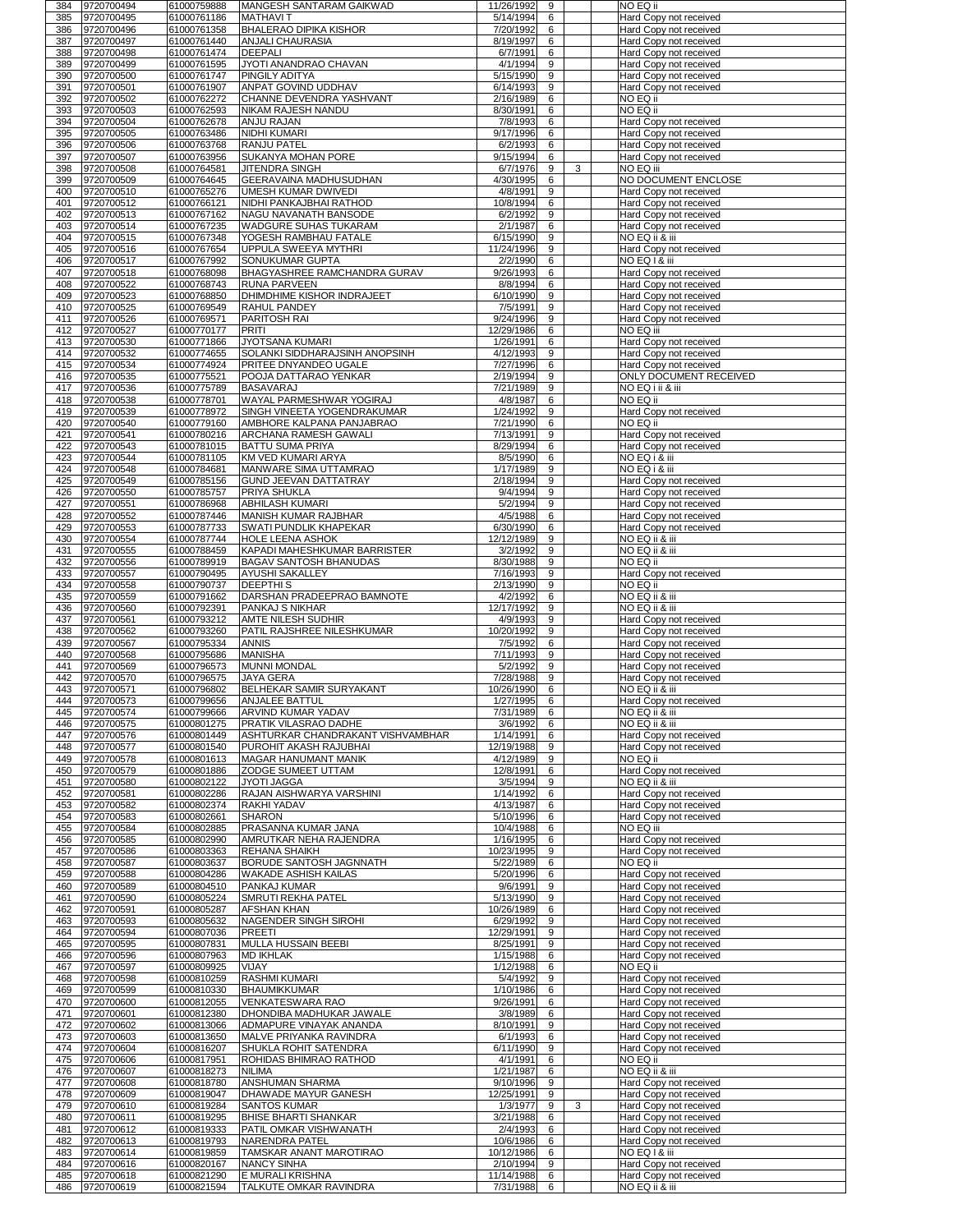| 488<br>489      | 9720700620               | 61000821685                | <b>SUDIP GHOSH</b>                                              | 2/6/1995                | 6             |   | NO EQ ii & iii                                   |
|-----------------|--------------------------|----------------------------|-----------------------------------------------------------------|-------------------------|---------------|---|--------------------------------------------------|
|                 | 9720700621               | 61000822162                | <b>RUCHI CHANDRAWAL</b>                                         | 9/30/1990               | 9             |   | Hard Copy not received                           |
|                 | 9720700622               | 61000822326                | <b>BHUMKAR SAGAR SITARAM</b>                                    | 5/6/1989                | 6             |   | NO EQ ii                                         |
| 490             | 9720700624               | 61000823293                | <b>SHWETA YADAV</b>                                             | 5/2/1990                | 6             |   | Hard Copy not received                           |
| 491             | 9720700625               | 61000823585                | <b>BHAVNA SHARMA</b>                                            | 10/10/1992              | 9<br>6        |   | Hard Copy not received                           |
| 492<br>493      | 9720700626<br>9720700628 | 61000824666<br>61000826322 | RANVEERKAR DEOJEET NAGNATHRAO<br><b>SONALI SHIVAJI KASURDE</b>  | 2/12/1989<br>9/1/1996   | 9             |   | Hard Copy not received<br>Hard Copy not received |
| 494             | 9720700629               | 61000827153                | <b>AMAN KUMAR</b>                                               | 3/7/1993                | 9             |   | NO EQ ii & iii                                   |
| 495             | 9720700630               | 61000827603                | <b>SAVITA</b>                                                   | 4/23/1995               | 9             |   | Hard Copy not received                           |
| 496             | 9720700631               | 61000828528                | <b>MAID ANKIT PRABHAKAR</b>                                     | 5/7/1991                | 6             |   | NO EQ ii & iii                                   |
| 497             | 9720700632               | 61000829526                | <b>PRIYANKA SAHEBRAO DHAGE</b>                                  | 7/28/1995               | 6             |   | Hard Copy not received                           |
| 498             | 9720700633               | 61000829851                | <b>LEKSHMI GAYATHRIM</b>                                        | 4/9/1996                | 9             |   | Hard Copy not received                           |
| 499             | 9720700634               | 61000831115                | <b>HITESH NANDKUMAR CHAVAN</b>                                  | 3/7/1990                | 9             |   | NO EQ ii & iii                                   |
| 500             | 9720700636               | 61000831458                | <b>IDEORE MANOJKUMAR BHAGWAN</b>                                | 6/18/1991               | 6             |   | Hard Copy not received                           |
| 501             | 9720700637               | 61000831830                | <b>BHAGYASHRI</b>                                               | 11/11/1989              | 9             |   | Hard Copy not received                           |
| 502             | 9720700638               | 61000832438                | <b>BHAGAT PRAYAS DNYANESHWAR</b>                                | 4/6/1990                | 6             |   | Hard Copy not received                           |
| 503<br>504      | 9720700639<br>9720700640 | 61000832451<br>61000832477 | <b>HAJARE ADINATH SURESH</b><br>AMOL SUDHAKAR KADAM             | 12/17/1988<br>6/12/1988 | 6<br>6        |   | Hard Copy not received                           |
| 505             | 9720700641               | 61000832520                | <b>GANESH ANANT TODKAR</b>                                      | 9/6/1989                | 9             |   | Hard Copy not received<br>Hard Copy not received |
| 506             | 9720700642               | 61000832613                | <b>EKTA SHUKLA</b>                                              | 1/18/1994               | 9             |   | NO EQ ii & iii                                   |
| 507             | 9720700643               | 61000833815                | <b>RUPCHAND SARICHAND NAIK</b>                                  | 2/23/1992               | 6             |   | Hard Copy not received                           |
| 508             | 9720700644               | 61000833830                | <b>AVINASH VYANKAT BELE</b>                                     | 7/20/1993               | 9             |   | Hard Copy not received                           |
| 509             | 9720700645               | 61000834672                | <b>PATEL MAHIMA BRIJLAL</b>                                     | 8/5/1991                | 9             |   | Hard Copy not received                           |
| 510             | 9720700646               | 61000835094                | <b>TAMBE ABHISHEK RAJENDRA</b>                                  | 8/13/1992               | 9             |   | Hard Copy not received                           |
| 511             | 9720700647               | 61000835988                | PAWAR AMRUTA CHINTAMAN                                          | 1/26/1985               | 6             |   | Hard Copy not received                           |
| 512             | 9720700648               | 61000836089                | <b>MAYEKAR ADITYA VIJAY</b>                                     | 4/8/1997                | 6             |   | Hard Copy not received                           |
| 513             | 9720700649               | 61000836127                | <b>BHOGAWAR ANURADHA PANDHARI</b>                               | 12/13/1992              | 9             |   | Hard Copy not received                           |
| 514<br>515      | 9720700650<br>9720700651 | 61000836753<br>61000837200 | <b>SAVITA KAILASH PAL</b><br><b>PARMAR BIJAL DINESH</b>         | 11/16/1994<br>7/25/1992 | 9<br>6        |   | Hard Copy not received<br>Hard Copy not received |
| 516             | 9720700652               | 61000837514                | MEGHANA SANJAY MALANDKAR                                        | 3/20/1995               | 6             |   | Hard Copy not received                           |
| 517             | 9720700653               | 61000837803                | <b>JYOTI KUMARI</b>                                             | 9/11/1988               | 6             |   | NO EQ iii                                        |
| 518             | 9720700654               | 61000837852                | <b>SHWETA SHIVSHANKAR JAWALGI</b>                               | 8/29/1991               | 9             |   | Hard Copy not received                           |
| 519             | 9720700655               | 61000838228                | <b>GHANCHI MAHAMMEDSOYAB</b>                                    | 7/1/1988                | 6             |   | NO EQ ii                                         |
| 520             | 9720700656               | 61000838299                | <b>NADAR KINGSLIN RAJKUMAR</b>                                  | 6/7/1990                | 9             |   | NO EQ ii & iii                                   |
| 521             | 9720700657               | 61000838539                | <b>PATIL YOGESH AJAY</b>                                        | 6/1/1989                | 6             |   | Hard Copy not received                           |
| 522             | 9720700658               | 61000838756                | KULKARNI ANAND PADMAKAR                                         | 6/5/1988                | 9             |   | NO EQ ii                                         |
| 523             | 9720700659               | 61000838933                | <b>KHILLARE RENUKA NAMDEV</b>                                   | 7/13/1992               | 9             |   | Hard Copy not received                           |
| 524<br>525      | 9720700660<br>9720700661 | 61000839188<br>61000839283 | <b>SANGALE DATTATRAY UDDHAV</b><br><b>SARODE VIJAY GANPAT</b>   | 12/27/1990<br>2/2/1991  | 6<br>6        |   | Hard Copy not received<br>NO EQ i & iii          |
| 526             | 9720700662               | 61000839288                | <b>ARAVIND SAMY T</b>                                           | 7/3/1995                | 9             |   | NO EQ ii & iii                                   |
| 527             | 9720700663               | 61000839429                | MAHENDRA PRASAD BIND                                            | 5/7/1990                | 6             |   | <b>NO EQ iii</b>                                 |
| 528             | 9720700664               | 61000839963                | <b>SAMPAT KUMAR</b>                                             | 2/20/1991               | 9             |   | Hard Copy not received                           |
| 529             | 9720700665               | 61000840094                | <b>SAVAI AEKTA</b>                                              | 8/13/1992               | 9             |   | Hard Copy not received                           |
| 530<br>531      | 9720700666<br>9720700667 | 61000840156<br>61000840417 | KALPANA YADAV<br><b>SUDHIR KUMAR RAJAK</b>                      | 1/10/1993<br>8/27/1984  | 9<br>6        |   | Hard Copy not received                           |
| 532             | 9720700669               | 61000842261                | <b>PATEL NIMISHABEN NATAVARLAL</b>                              | 3/1/1992                | 9             |   | Hard Copy not received<br>Hard Copy not received |
| 533             | 9720700670               | 61000842458                | YETE ASHISH SURESHRAO                                           | 11/15/1989              | 9             |   | Hard Copy not received                           |
| 534             | 9720700671               | 61000842494                | <b>SANGLE GAUTAMI PRAKASH</b>                                   | 10/6/1995               | 9             |   | Hard Copy not received                           |
| 535             | 9720700672               | 61000842933                | <b>SHRUTI GROVER</b>                                            | 1/8/1995                | 9             |   | Hard Copy not received                           |
| 536             | 9720700673               | 61000843065                | <b>IMANGAR MANGESH GUNVANT</b>                                  | 8/28/1988               | 6             |   | Hard Copy not received                           |
| 537             | 9720700674               | 61000843066                | <b>GAURAV KRISHNA ZAGADE</b>                                    | 4/10/1991               | 9             |   | NO EQ ii & iii                                   |
| 538<br>539      | 9720700675<br>9720700676 | 61000844466<br>61000844839 | <b>SHRADDHA</b><br>YESAJI MANASI MARUTI                         | 3/21/1994<br>5/6/1987   | 6<br>6        |   | Hard Copy not received<br>NO EQ ii & iii         |
| 540             | 9720700677               | 61000845180                | <b>SHRUTI KULKARNI</b>                                          | 6/21/1991               | 9             |   | Hard Copy not received                           |
| 541             | 9720700678               | 61000845566                | DAMPANABOYINA KIRANMAI                                          | 2/13/1994               | 6             |   | Hard Copy not received                           |
| 542             | 9720700679               | 61000846077                | <b>GHAYTADKAR KALYANI SOMNATH</b>                               | 1/1/1996                | 9             |   | Hard Copy not received                           |
| 543             | 9720700680               | 61000846095                | <b>JADHAV MANOJ DATTATRAY</b>                                   | 10/3/1994               | 9             |   | Hard Copy not received                           |
| 544<br>545      | 9720700681<br>9720700682 | 61000846321<br>61000846434 | <b>PATEL ARCHANABEN</b><br><b>KRIPA SINDHU SAHU</b>             | 7/6/1991<br>8/4/1984    | 9<br>9        | 3 | Hard Copy not received<br>NO EQ ii               |
| 546             | 9720700683               |                            | PATEL PRATIKSHABEN ARAVINDBHAI                                  | 1/14/1990               | 9             |   | Hard Copy not received                           |
|                 |                          |                            |                                                                 |                         |               |   |                                                  |
| 547             | 9720700684               | 61000846521<br>61000846798 | <b>GODAMGAVE SUREKHA VITTHALRAO</b>                             | 5/12/1996               | 9             |   |                                                  |
| 548             | 9720700685               | 61000847207                | <b>AVHAD SHREYAS MANIK</b>                                      | 1/28/1993               | 6             |   | Hard Copy not received<br>Hard Copy not received |
| 549             | 9720700686               | 61000847447                | <b>AARTI RAI</b>                                                | 6/27/1988               | 9             |   | Hard Copy not received                           |
| 550             | 9720700687               | 61000847824                | <b>VANITA MOHITE</b>                                            | 2/6/1993                | 6             |   | NO EQ ii & iii                                   |
| 551             | 9720700688               | 61000848253                | YUVRAJ PRATAPRAO GUNDPATIL                                      | 6/20/1991               | 9             |   | Hard Copy not received                           |
| 552             | 9720700689               | 61000848442                | <b>AKSHAY PRABHAKAR AVHAD</b>                                   | 12/23/1994              | 6<br>6        |   | Hard Copy not received                           |
| 553<br>554      | 9720700690<br>9720700691 | 61000848696<br>61000848969 | <b>SHIRBHATE ANKUSH SURESH</b><br>KUMBHARE SANGITA GAURISHANKAR | 2/18/1991<br>10/25/1993 | 9             |   | Hard Copy not received<br>Hard Copy not received |
| 555             | 9720700692               | 61000849070                | <b>GAUTAM BHARTI</b>                                            | 3/5/1989                | 6             |   | Hard Copy not received                           |
| 556             | 9720700693               | 61000849185                | <b>RATHOD PAVAN RAM</b>                                         | 8/2/1993                | 6             |   | NO EQ ii & iii                                   |
| 557             | 9720700694               | 61000849292                | <b>MUKESH</b>                                                   | 5/12/1989               | 9             |   | NO EQ ii                                         |
| 558             | 9720700695               | 61000849336                | <b>PRIYA KARMAKAR</b>                                           | 11/10/1996              | 6             |   | Hard Copy not received                           |
| 559<br>560      | 9720700696<br>9720700697 | 61000850758                | MAMATA NANDLAL SHAHU<br><b>MASKE SACHIN VIJAYRAO</b>            | 5/20/1990               | 9<br>9        |   | NO EQ ii & iii<br>NO EQ iii                      |
| 561             | 9720700698               | 61000850937<br>61000851791 | <b>CHANDAN TAMLI</b>                                            | 3/31/1992<br>2/5/1993   | 9             |   | Hard Copy not received                           |
| 562             | 9720700699               | 61000852325                | <b>GANPAT</b>                                                   | 1/10/1993               | 6             |   | Hard Copy not received                           |
| 563             | 9720700700               | 61000852828                | <b>PATEL PRIYABEN SHAILESHBHAI</b>                              | 9/21/1995               | 9             |   | Hard Copy not received                           |
| 564             | 9720700701               | 61000853389                | <b>MUPPALANENI A GAYATHRI</b>                                   | 6/29/1989               | 9             |   | Hard Copy not received                           |
| 565             | 9720700702               | 61000854122                | <b>MONIKA KAILAS DHUMALE</b>                                    | 11/16/1993              | 6             |   | Hard Copy not received                           |
| 566             | 9720700704               | 61000855036                | <b>SAPANA GUPTA</b>                                             | 10/12/1989              | 9             |   | NO EQ ii & iii                                   |
| 567<br>568      | 9720700705<br>9720700706 | 61000856011<br>61000856184 | PREETI<br><b>SWAIN RAKESH DAMODAR</b>                           | 8/5/1989<br>9/30/1990   | 6<br>6        |   | Hard Copy not received<br>Hard Copy not received |
| 569             | 9720700707               | 61000856340                | <b>NEELAM</b>                                                   | 4/4/1991                | 6             |   | NO DOCUMENT ENCLOSE                              |
| 570             | 9720700708               | 61000856442                | <b>KENE MANGALDAS KASHINATH</b>                                 | 2/11/1990               | 6             |   | Hard Copy not received                           |
| 57 <sup>′</sup> | 9720700709               | 61000857191                | <b>MANTHAN CHOUBISA</b>                                         | 2/20/1992               | 9             |   | Hard Copy not received                           |
| 572             | 9720700710               | 61000857501                | <b>MORE SHRUTI SHAM</b>                                         | 6/20/1993               | 9             |   | Hard Copy not received                           |
| 573<br>574      | 9720700711<br>9720700712 | 61000857605<br>61000857787 | <b>PUJARI DILEEP KUMAR</b><br><b>VARSHA MARUTI GOPHANE</b>      | 2/3/1995<br>9/8/1990    | 6<br>6        |   | Hard Copy not received                           |
| 575             | 9720700714               | 61000859531                | JAYASHRI HANUMATRAO KANDALKAR                                   | 7/15/1992               | 6             |   | Hard Copy not received<br>Hard Copy not received |
| 576             | 9720700715               | 61000859707                | PUJARI MARUTHI PRASAD                                           | 9/13/1996               | 6             |   | Hard Copy not received                           |
| 577             | 9720700716               | 61000860045                | <b>UDAY SHANKAR</b>                                             | 2/10/1988               | 6             |   | Hard Copy not received                           |
| 578             | 9720700717               | 61000860636                | <b>BAWANE CHETANA LUMAKANT</b>                                  | 5/2/1992                | 6<br>$\Omega$ |   | Hard Copy not received                           |
| 579             | 9720700718               | 61000860858                | JONDHALE PARASRAM HARI                                          | 4/10/1989               | ◡<br>9        |   | Hard Copy not received                           |
| 580<br>581      | 9720700719<br>9720700720 | 61000861039<br>61000861118 | <b>PAPPATHIG</b><br><b>TALE GOURAV KISANJI</b>                  | 6/24/1995<br>12/4/1989  | 6             |   | Hard Copy not received<br><b>NO EQ iii</b>       |
| 582             | 9720700721               | 61000862136                | <b>KADAM NILESH SITARAM</b>                                     | 6/30/1977               | 9             | 3 | NO EQ ii                                         |
| 583             | 9720700722               | 61000862153                | <b>SHILPA CHANDRAKANT SHELAR</b>                                | 5/5/1989                | 6             |   | Hard Copy not received                           |
| 584             | 9720700724               | 61000863037                | <b>BHAGAT UMESH SUBHASH</b>                                     | 12/22/1989              | 6             |   | Hard Copy not received                           |
| 585             | 9720700725               | 61000863413                | <b>HALDANKAR VRUSHALI SUHAS</b>                                 | 6/13/1988               | 6             |   | <b>NO EQ iii</b>                                 |
| 586<br>587      | 9720700726               | 61000863520                | <b>P V SEEMA</b>                                                | 12/15/1993              | 9<br>6        |   | Hard Copy not received                           |
| 588             | 9720700727<br>9720700728 | 61000863826<br>61000864322 | <b>BARIDE SHIVAM SHANKARRAO</b><br><b>MUNESH KUMAR SHARMA</b>   | 12/1/1991<br>10/23/1989 | 9             |   | Hard Copy not received<br>NO EQ 1 & iii          |